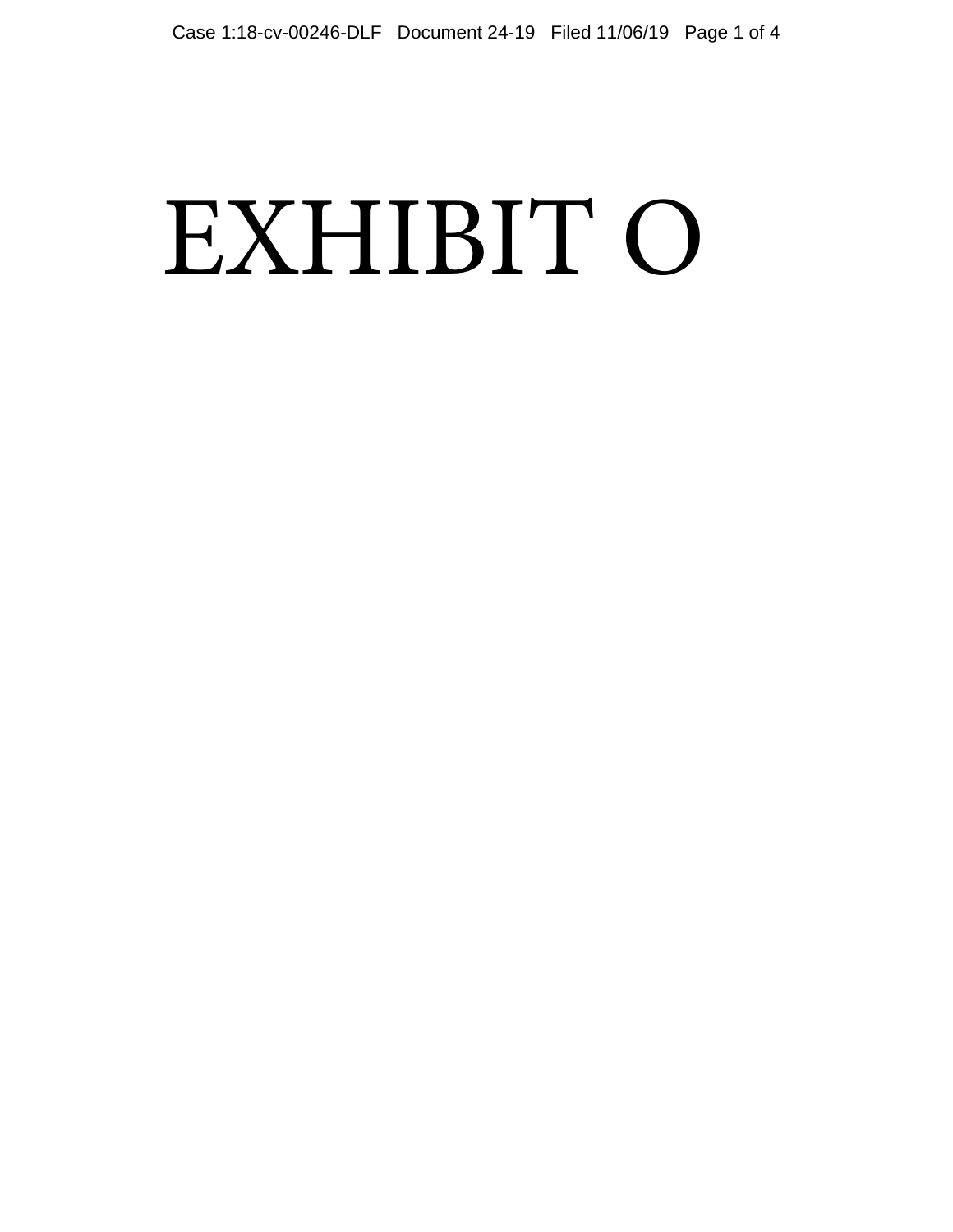From: (b<mark>@doc.gov</mark> To: Comstock, Earl (Federal) Cc: Wilbur Ross; Teramoto, Wendy (Federal) **Subject:** Re: From newt **Date:** Friday, May 12, 2017 6:45:35 PM

Thanks. WLR

Sent from my iPhone

On May 12, 2017, at 6:20 PM, Comstock, Earl (Federal)  $\leq$  EComstock@doc.gov> wrote:

Thanks Mr. Secretary. With respect to IPR, that is an element of the negotiations we will need to address specifically with respect to manufactured goods, agriculture and services, (b)(5)

| (b)(5) |  |  |  |
|--------|--|--|--|
|        |  |  |  |
|        |  |  |  |
|        |  |  |  |
|        |  |  |  |

The next draft of the aluminum report will be provided for you Monday afternoon. They are working to incorporate a lot of information that ITA provided.

Secretary Chao's staff today put me in touch with staff at the National Highway Traffic Safety Administration who should be able to assist in drafting language for the EO. I have asked them to contact me and will follow up again on Monday if I don't hear from them tonight or over the weekend. In any event, (b)(5)

Earl

**From:** Wilbur Ross < 0)(6) <u>@icloud.com</u>> **Date:** Friday, May 12, 2017 at 2:13 PM **To:** Wendy Teramoto <WTeramoto@doc.gov>, "Comstock, Earl (Federal)" <EComstock@doc.gov> **Cc:** Wilbur Ross < a adoc.gov> **Subject:** Fwd: From newt (6)

Let's program him in (b)(5)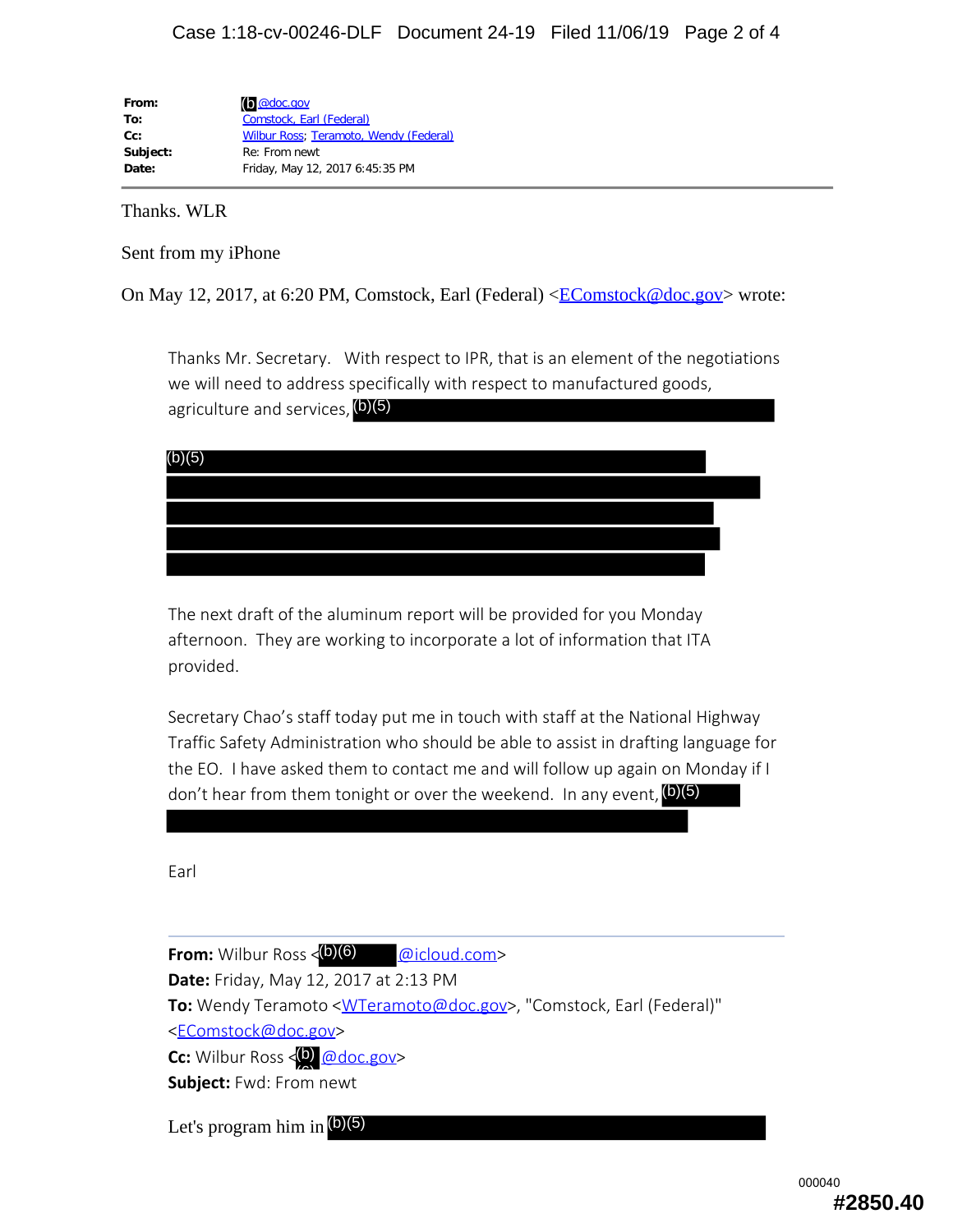## $(b)(5)$

## **WLR**

Sent from my iPhone

Begin forwarded message:

**From:** Shalabh Kumar < $\leq$ (b)(6)  $\frac{\partial \text{avg.net}}{\partial x}$ Date: May 12, 2017 at 8:06:43 AM EDT **To:** Wilbur Ross  $\frac{\phi(6)}{6}$  <u>@icloud.com</u>><br>**Cc:** Thirdwave2  $\frac{\phi(6)}{6}$  *@speakergingrich.com>* Cc: Thirdwave2  $\langle$ (b)(6) Subject: Re: From newt

Good morning Secretary Ross.

Please advise how to go about setting up a meeting. I am open all day except Noon to 2 PM today, and from Tuesday afternoon to Th next week.

Best Regards, Shalli

> On May 12, 2017, at 7:39 AM, Wilbur Ross<br>  $\langle 0 \rangle$   $\langle 0 \rangle$   $\langle 0 \rangle$   $\langle 0 \rangle$   $\langle 0 \rangle$   $\langle 0 \rangle$   $\langle 0 \rangle$ @icloud.com> wrote:

Dear Newt, I will be happy to see him. Wilbur

Sent from my iPhone

On May 10, 2017, at 5:26 PM, Thirdwave2<br>(b)(6)  $\omega$  ospeakergingrich com> wrote  $@space$  are  $@space$  are  $@space$  wrote:

Shalli kumar is a strong republican, very close friend of Modi and very successful businessman

He believes he can get Indian companies to invest up to \$20 billion in US over next four years

His email is above

I think he is worth your seeing Newt